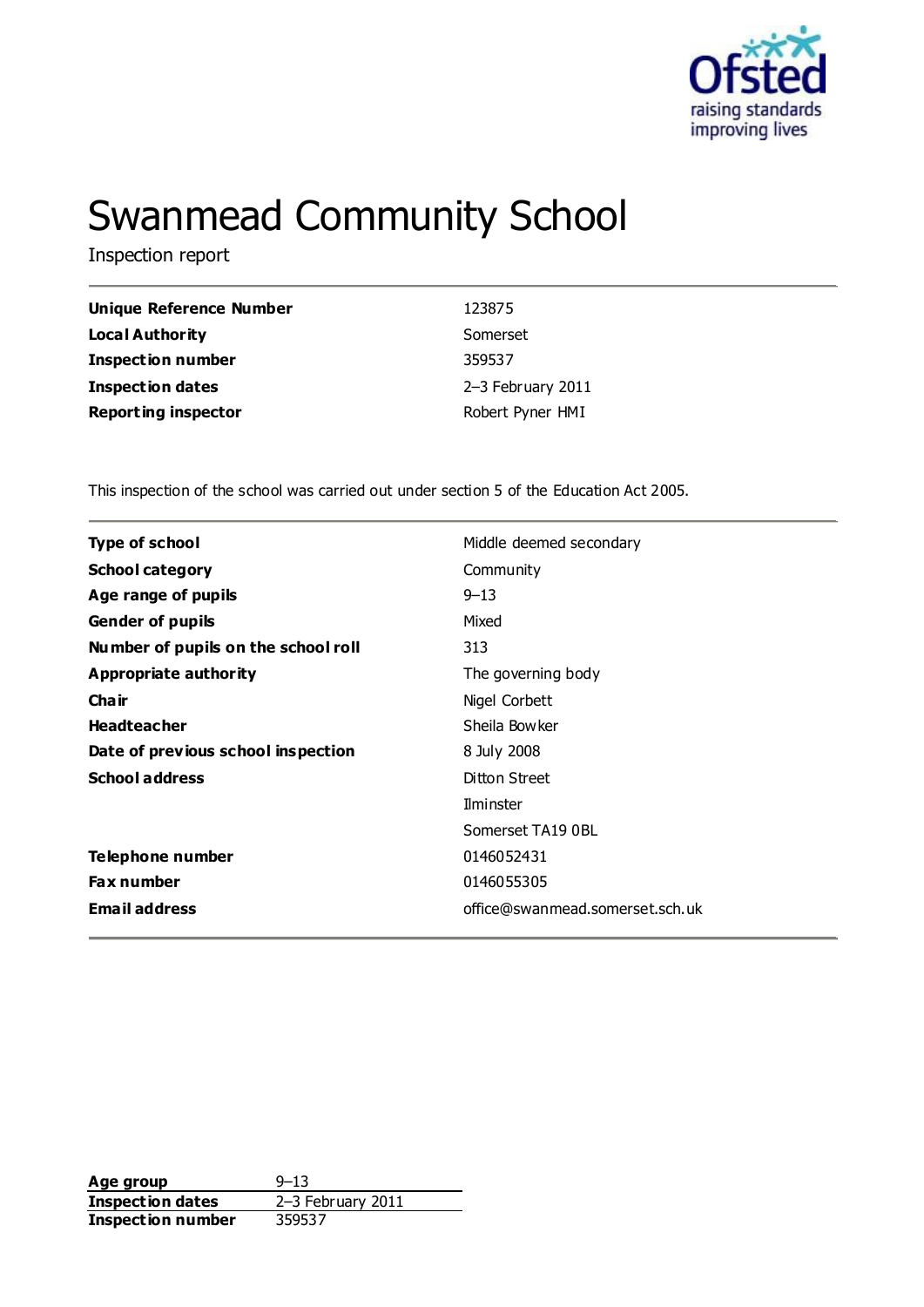The Office for Standards in Education, Children's Services and Skills (Ofsted) regulates and inspects to achieve excellence in the care of children and young people, and in education and skills for learners of all ages. It regulates and inspects childcare and children's social care, and inspects the Children and Family Court Advisory Support Service (Cafcass), schools, colleges, initial teacher training, work-based learning and skills training, adult and community learning, and education and training in prisons and other secure establishments. It assesses council children's services, and inspects services for looked after children, safeguarding and child protection.

Further copies of this report are obtainable from the school. Under the Education Act 2005, the school must provide a copy of this report free of charge to certain categories of people. A charge not exceeding the full cost of reproduction may be made for any other copies supplied.

If you would like a copy of this document in a different format, such as large print or Braille, please telephone 0300 123 4234, or email **[enquiries@ofsted.gov.uk](mailto:enquiries@ofsted.gov.uk)**.

You may copy all or parts of this document for non-commercial educational purposes, as long as you give details of the source and date of publication and do not alter the documentation in any way.

To receive regular email alerts about new publications, including survey reports and school inspection reports, please visit our website and go to 'Subscribe'.

Royal Exchange Buildings St Ann's Square Manchester M2 7LA T: 0300 123 4234 Textphone: 0161 618 8524 E: **[enquiries@ofsted.gov.uk](mailto:enquiries@ofsted.gov.uk)**

W: **[www.ofsted.gov.uk](http://www.ofsted.gov.uk/)**

© Crown copyright 2011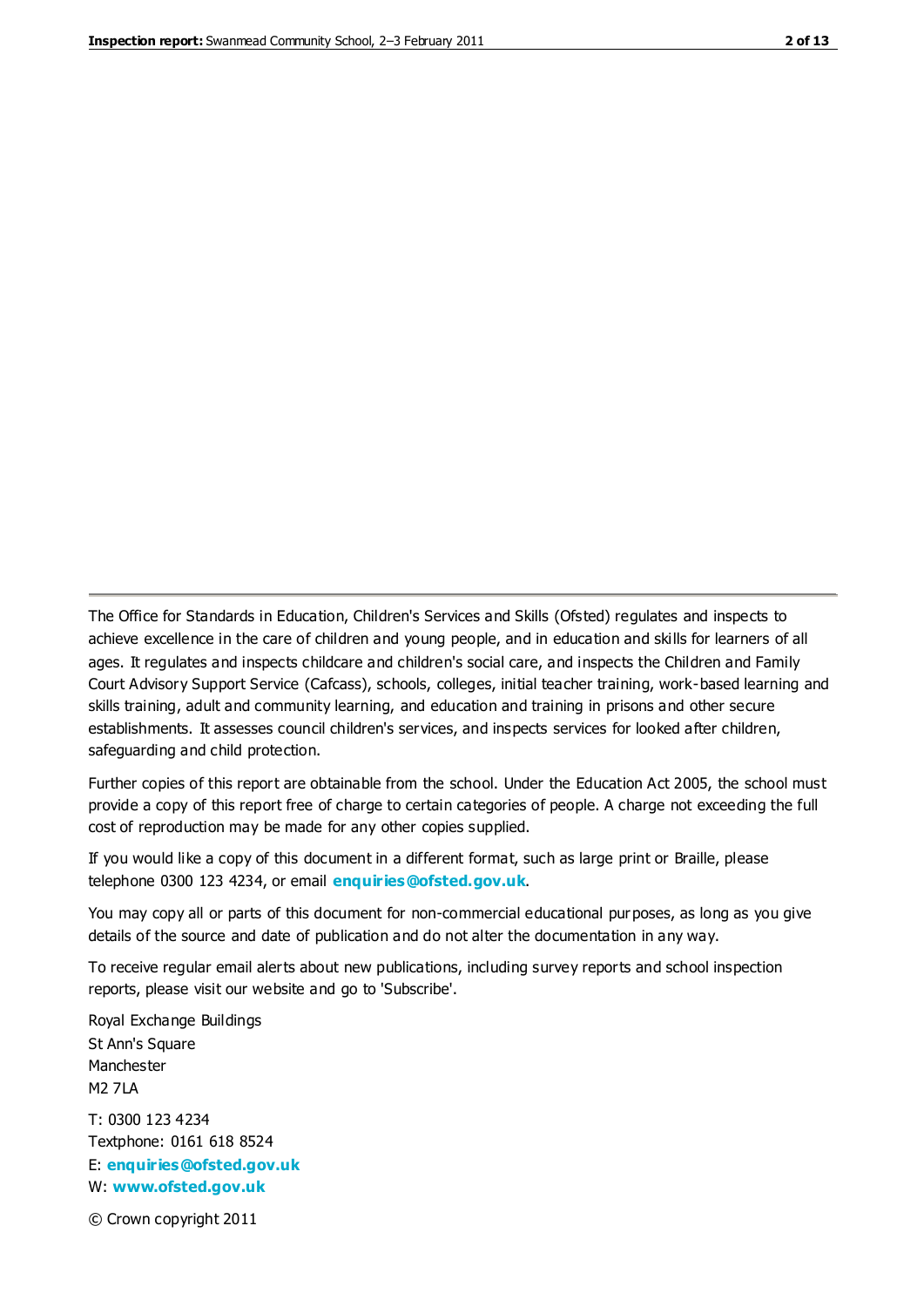# **Introduction**

This inspection was carried out by one of Her Majesty's Inspectors and two additional inspectors. The inspectors visited 21 lessons and observed 16 teachers. They held meetings with senior leaders, the chair of governing body, staff and groups of pupils. Inspectors observed the school's work, and looked at progress tracking and performance data, the school improvement plan, minutes from the governing body, pupils' work and numerous policies, guidelines, plans and reviews. The questionnaire responses from 135 parents, 98 pupils and 29 staff were also analysed.

The inspection team reviewed many aspects of the school's work. It looked in detail at a number of key areas:

- how well different groups of pupils achieve and, in particular, high and middle ability learners and those with learning difficulties
- the extent to which teaching and learning challenge and support learners and improve the achievement of all pupils, particularly in mathematics
- $\blacksquare$  the effectiveness of the governing body, senior and middle leaders in bringing about improvement.

# **Information about the school**

Swanmead is smaller than the average-sized  $9\oplus 13$  middle school and serves the town of Ilminster and surrounding area. The proportion of pupils entitled to free school meals is lower than average. The proportion from ethnic minority groups is well below average, as is the percentage for whom English is an additional language. The proportion of pupils with special educational needs and/or disabilities is below average; their needs include physical disabilities and moderate learning difficulties. The percentage with a statement of special educational needs is well below the national figure. The school has been led by an acting headteacher since April 2009 and the process is underway to appoint a permanent post-holder who will join the school in September 2011. The school has gained the International School, Investor in People, Enterprise, Healthy School and Sportsmark awards.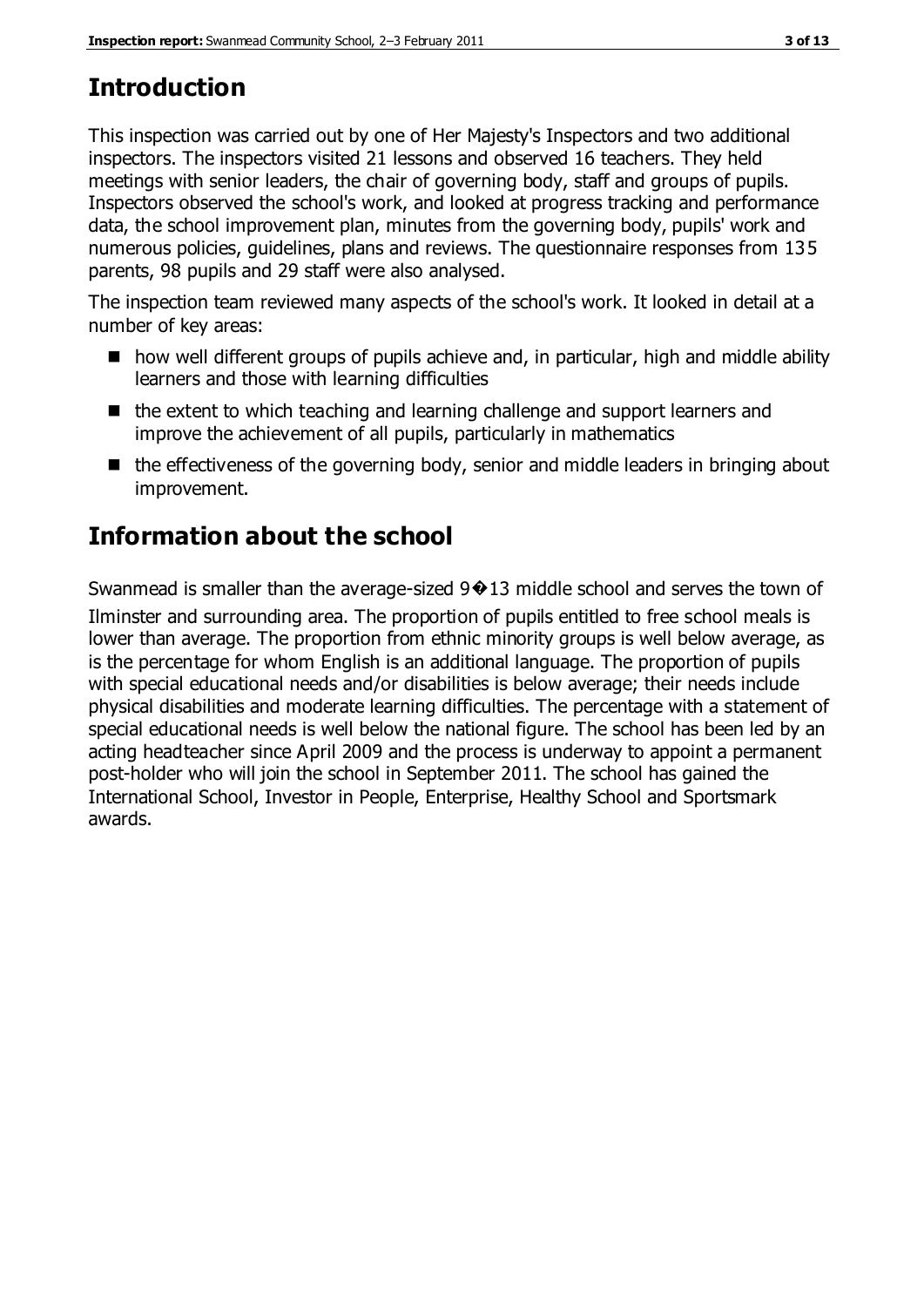# **Inspection judgements**

| Overall effectiveness: how good is the school?  |  |
|-------------------------------------------------|--|
| The school's capacity for sustained improvement |  |

#### **Main findings**

Swanmead Community School provides a satisfactory standard of education. The acting headteacher has worked with determination through a period of change to continue the development of the school with a focus on raising achievement. This is beginning to show an impact on attainment, particularly for Year 5 and 6 pupils and in mathematics.

The school is rightly proud of its work to develop a learning community based on care for the individual. Its ethos is inclusive, supporting the needs of potentially vulnerable pupils well. Pupils and their parents and carers appreciate the work of the staff to create a safe environment and strong support systems mean that attendance is high in comparison with national figures. As a result, the overall care, guidance and support provided for pupils are effective.

All groups of pupils achieve satisfactorily. Standards over time for Year 8 pupils have been broadly average but attainment for those in Year 6 has been weaker and in mathematics significantly below average. The subject coordinators for English and mathematics, led by the acting headteacher, have worked well to forge an effective partnership with the school which transfers the largest proportion of pupils to Swanmead and have developed systems to monitor progress made by pupils prior to transition at Year 5. Furthermore, staff have built on the information to develop appropriate intervention strategies after transfer. As confirmed by inspection evidence, these strategies are beginning to have an impact on the attainment and progress for the current pupils in Year 5 and 6, but are still at an early stage and have not yet led to a consistent pattern of improvement. However, taking into consideration achievement over their whole time at the school, pupils make satisfactory progress overall, including those with learning disabilities and/or disabilities.

Pupils are proud of their school. They are polite and friendly and behave well. They discuss their work readily and generally have clear views about the support they receive and their positive experience of school. They told inspectors that they enjoy school and know staff care for them and will help them if they have problems or concerns.

The quality of teaching is satisfactory overall, but variable in quality across the school. There are some models of very effective teaching, but in other lessons the lack of pace and challenging activities matched to pupils' needs means that progress slows. Marking is also of variable quality. Inspectors did find a few examples which provided pupils with a clear idea of how well they were doing, but there was limited evidence of marking which gave pupils specific advice on what they needed to do to improve. The school provides a satisfactory range of curriculum opportunities, with some good elements, for example, the breadth of extra-curricular activities. Senior leaders are currently reviewing teaching and learning for the younger pupils to improve cohesion and continuity in learning as part of the drive to improve achievement.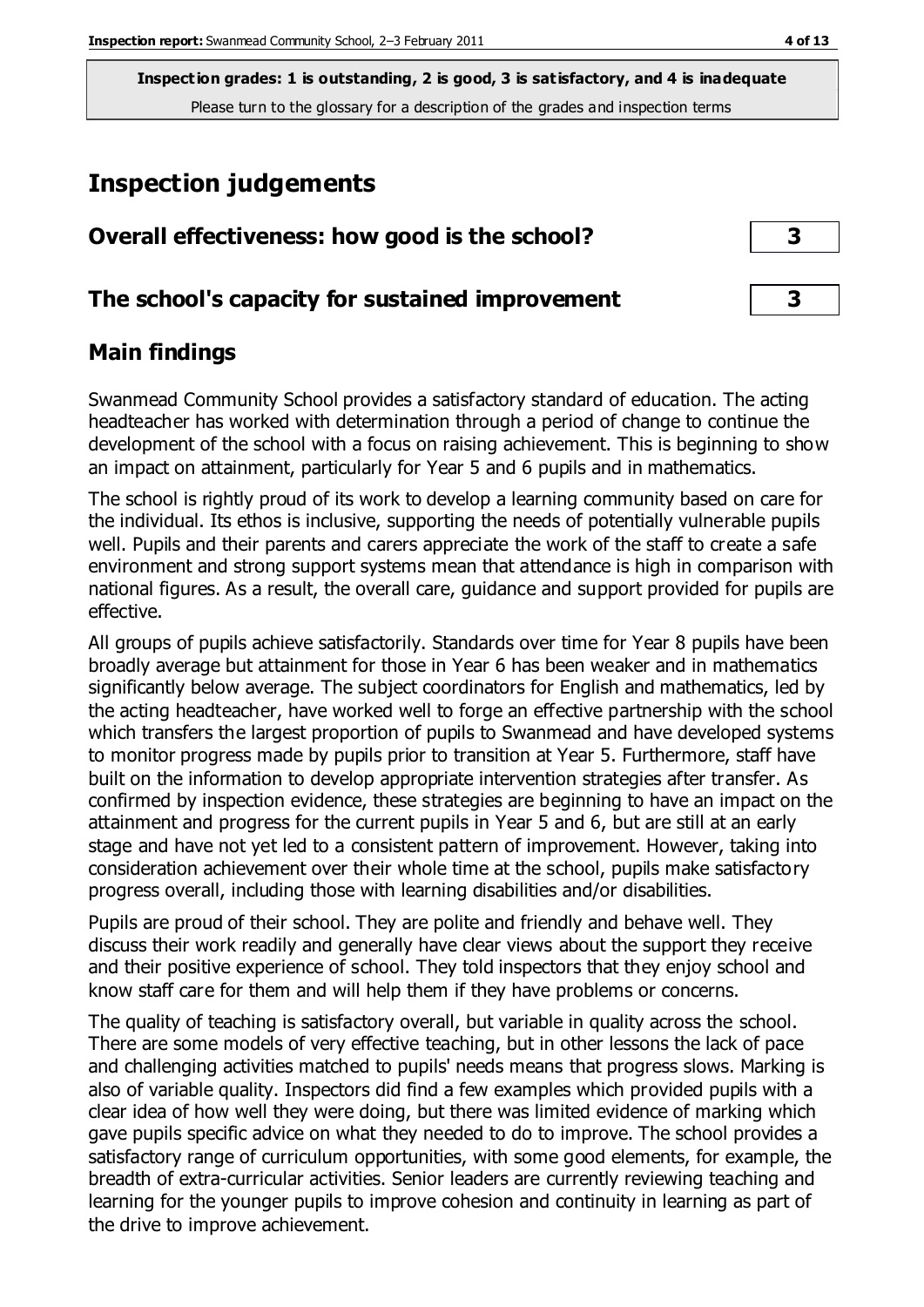The school has worked purposefully to put itself in a position to accelerate development across all aspects of its work and therefore has satisfactory capacity to improve. This is because the acting headteacher, leaders and the governing body are determined to improve the achievement of all pupils, self-evaluation demonstrates a clear understanding of the school's strengths and weaknesses and monitoring systems are developing as an improvement driver.

Up to 40% of the schools whose overall effectiveness is judged satisfactory may receive a monitoring visit by an Ofsted inspector before their next section 5 inspection.

# **What does the school need to do to improve further?**

- Raise attainment and improve rates of progress in English and mathematics by
	- developing the current systems for tracking pupils' progress and intervening swiftly and vigorously so that all ability groups make greater- than-expected progress
	- $-$  reinforcing systems for review and analysis, including of teaching, by the coordinators for English and mathematics so that teachers of all subjects are accountable for pupils' progress in these subjects
	- $-$  at each full governing body meeting, reporting on the analysis of the progress made by pupils in English and mathematics across the school, so that governors can hold senior leaders to account in a regular and systematic way.
- Increase the proportion of good or better teaching to at least 80% by July 2011 by ensuring that teachers consistently:
	- use assessment information more effectively in classes set by ability to plan challenging lessons that take account of prior attainment and the learning needs of individuals and groups
	- use teaching methods that provide pace, variety, interest and high levels of challenge to accelerate pupils' progress
	- $=$  ensure that marking is regular and engages pupils so that they know how well they are doing and what they need to do to improve.
- Complete the review of the teaching and learning for younger pupils and implement the outcomes swiftly to improve attainment and progress.

# **Outcomes for individuals and groups of pupils 3**

Pupils are keen to do well and, when they are motivated by activities which meet their needs and challenge them to think, make clear progress. Generally, they ask questions when they do not understand and have positive attitudes to learning. However, not all lessons stretch the pupils or are well matched to needs, even in classes set by ability, and as a result progress is slower than it could be. Nevertheless, the progress made by most pupils over their time at the school is satisfactory overall, although stronger for lower- and middle- than for higher-ability groups. The newly refined system for tracking pupils' progress is more accessible to teachers, although its use is still too inconsistent to be fully effective. Pupils with special educational needs and/or disabilities also make satisfactory progress and the school is developing an enhanced tracking system for these pupils.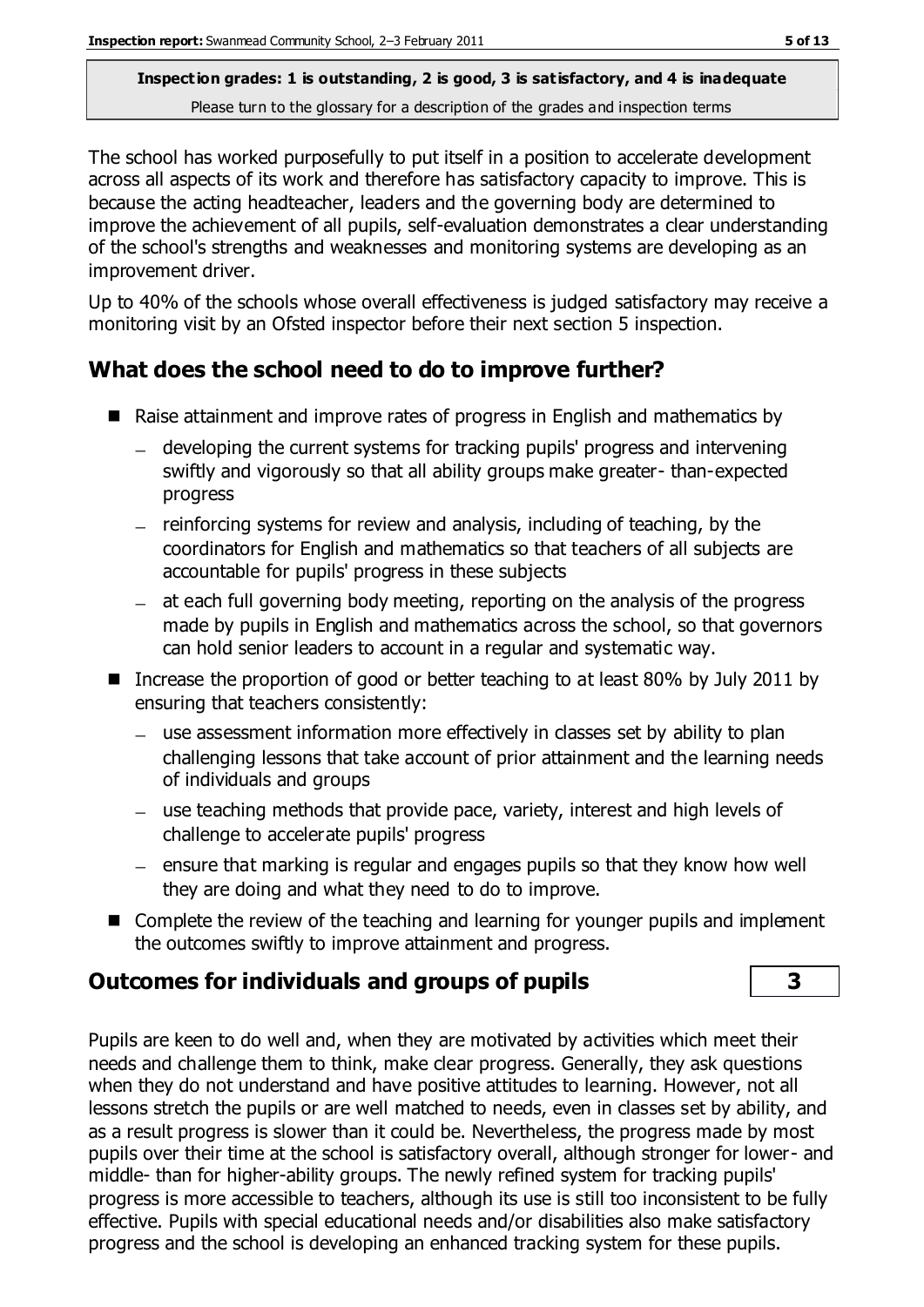# **Inspection grades: 1 is outstanding, 2 is good, 3 is satisfactory, and 4 is inadequate**

Please turn to the glossary for a description of the grades and inspection terms

Most pupils respond thoughtfully to adults and other learners in lessons and demonstrate good attitudes to learning and behaviour. Discussions with them show that they gen erally enjoy their lessons and appreciate the good relations found within the school. Pupils appreciate the opportunities to play a part in the organisation of the school, for example, consideration by the school council led to the provision of new lockers in cloakrooms. Their spiritual, moral, social and cultural development is good. Elements of workplace place skills are developed well, such as team work, use of information and communication technology and opportunities for enterprise initiatives, but weaker literacy and numeracy skills mean that this aspect is satisfactory overall.

| Pupils' achievement and the extent to which they enjoy their learning                                                     |                |  |
|---------------------------------------------------------------------------------------------------------------------------|----------------|--|
| Taking into account:<br>Pupils' attainment <sup>1</sup>                                                                   | 3              |  |
| The quality of pupils' learning and their progress                                                                        | 3              |  |
| The quality of learning for pupils with special educational needs and/or disabilities<br>and their progress               |                |  |
| The extent to which pupils feel safe                                                                                      | $\overline{2}$ |  |
| Pupils' behaviour                                                                                                         | $\mathbf{2}$   |  |
| The extent to which pupils adopt healthy lifestyles                                                                       | $\overline{2}$ |  |
| The extent to which pupils contribute to the school and wider community                                                   | $\mathbf{2}$   |  |
| The extent to which pupils develop workplace and other skills that will contribute to<br>their future economic well-being |                |  |
| Taking into account:<br>Pupils' attendance <sup>1</sup>                                                                   | 1              |  |
| The extent of pupils' spiritual, moral, social and cultural development                                                   | 2              |  |

These are the grades for pupils' outcomes

<sup>1</sup> The grades for attainment and attendance are: 1 is high; 2 is above average; 3 is broadly average; and 4 is low

# **How effective is the provision?**

In effective lessons, teachers' secure subject knowledge, good pace and supportive relationships ensure a variety of approaches are used well. Activities may include paired and group work where pupils can discuss and develop their skills, for example in a PE lesson for Year 8 pupils observed by inspectors where they were learning volleyball skills. Where teachers are less effective, they do not provide sufficient pace and challenge for pupils, often pitching lessons at just one level, as was observed in some mathematics lessons. There are clear systems for tracking pupils' progress, but this information is not used sharply enough to ensure activities are differentiated, challenging and well matched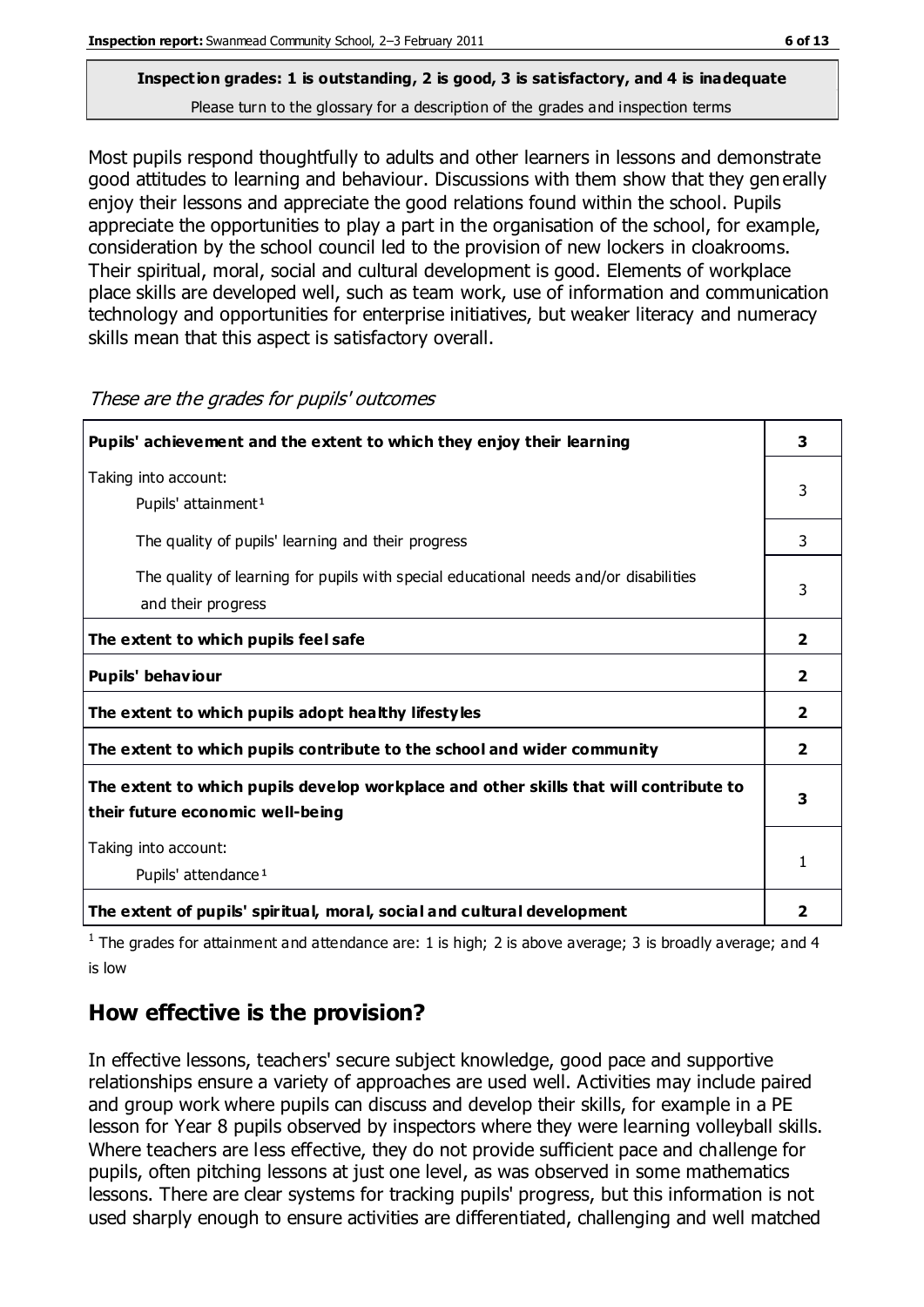to need in lessons and especially those set by ability, particularly for higher-attaining groups.

The curriculum meets the needs of the pupils adequately and has some good elements. For example, the broad range of extra-curricular activities, including opportunities in sport, music and projects with the town council such as the safety forum, support pupils' good personal development. However, opportunities to develop improvements in literacy are missed, such as in the absence of focused teacher-support during reading time as part of tutor groups. The school is rightly reviewing its teaching and learning for the younger pupils in order to meet their learning needs more effectively.

The pupils receive good care and key aspects of personal guidance and support are strengths of the school. The work of the primary class is effective in supporting pupils in Year 5 and 6 who need the security of a single class and teacher and, as a result, they make clear progress in their literacy and numeracy skills as well as improving their selfesteem. The Helping Understanding Behaviour provision supports potentially vulnerable pupils and has improved behaviour, relationships and attendance. Effective partnership work with feeder schools has developed transition arrangements well.

| The quality of teaching                                                                                    |  |
|------------------------------------------------------------------------------------------------------------|--|
| Taking into account:<br>The use of assessment to support learning                                          |  |
| The extent to which the curriculum meets pupils' needs, including, where relevant,<br>through partnerships |  |
| The effectiveness of care, guidance and support                                                            |  |

These are the grades for the quality of provision

# **How effective are leadership and management?**

The headteacher has a calm approach and is determined to improve provision and outcomes for pupils; this was recognised in the monitoring inspection last summer. Staff appreciate the opportunities they have for their professional development and ability to shape the strategic direction of the school. She has been successful in developing the roles of the coordinators for English and mathematics, although this is currently less developed for the latter subject. Nevertheless, improvements resulting from partnerships established with feeder schools and other middle schools show an impact on the achievement by younger pupils and have potential to develop this further. The chair of the governing body is very experienced, with a clear understanding of the strengths and weaknesses of the school, and governors are using this knowledge effectively in the current recruitment process for a new headteacher. Members of the governing body visit the school regularly and have established links with subject coordinators, but reports on the achievement made by pupils are not sufficiently regular to hold leaders to account effectively.

The procedures to ensure the safeguarding of pupils are good. Policies, procedures and training are subject to regular review to ensure effective compliance with regulations. The school meets its duties to promote equality and tackle discrimination well and is a strong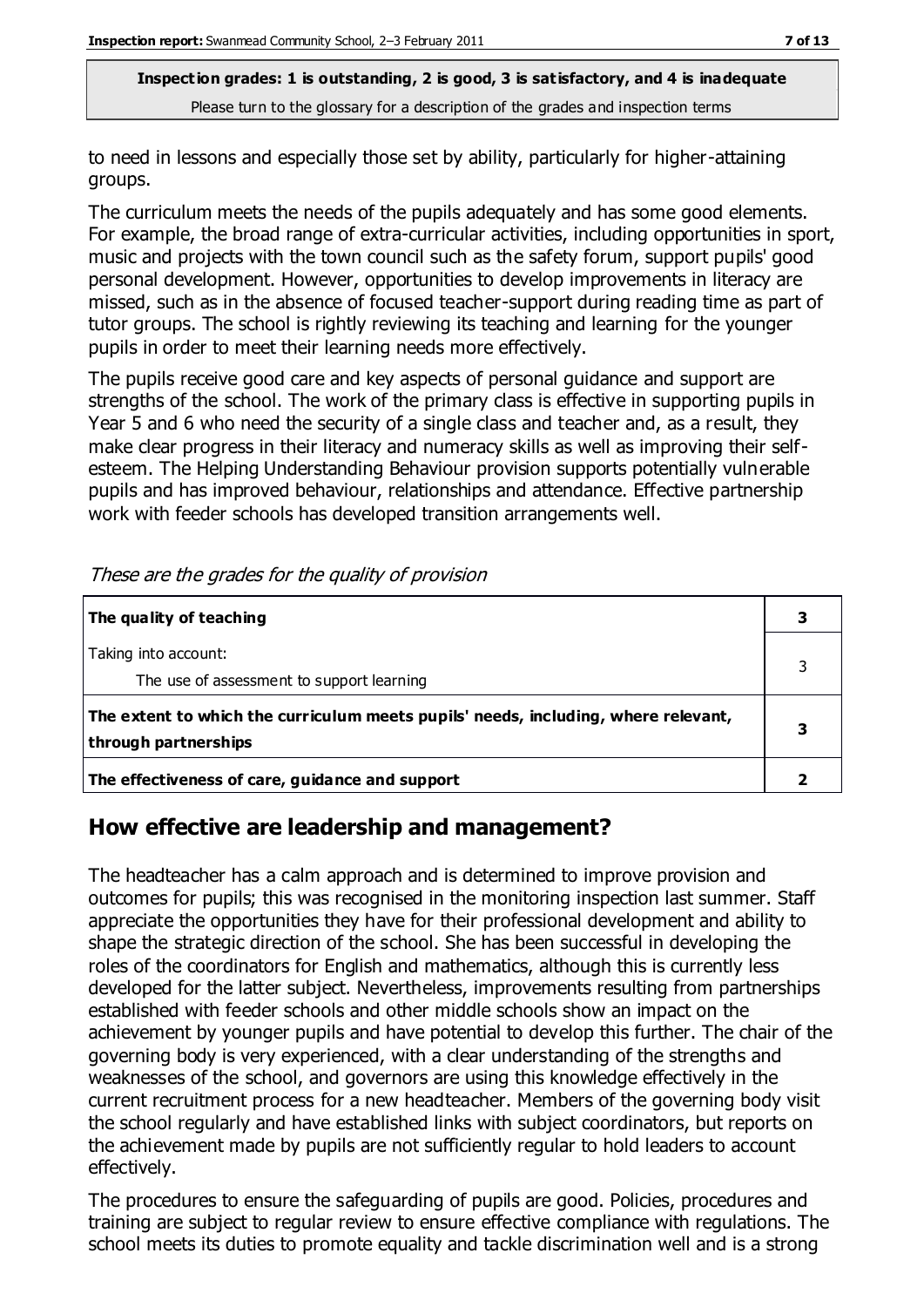inclusive community. There are well-developed opportunities for pupils to contribute to the community in Ilminster. However, although there are strong links with a partner school in Zambia, plans to promote engagement with a community within a contrasting area in Britain are not yet firmly in place.

These are the grades for leadership and management

| The effectiveness of leadership and management in embedding ambition and driving<br><i>improvement</i>                                                           |                         |
|------------------------------------------------------------------------------------------------------------------------------------------------------------------|-------------------------|
| Taking into account:<br>The leadership and management of teaching and learning                                                                                   | 3                       |
| The effectiveness of the governing body in challenging and supporting the<br>school so that weaknesses are tackled decisively and statutory responsibilities met | 3                       |
| The effectiveness of the school's engagement with parents and carers                                                                                             | 3                       |
| The effectiveness of partnerships in promoting learning and well-being                                                                                           | $\mathbf{2}$            |
| The effectiveness with which the school promotes equality of opportunity and tackles<br>discrimination                                                           | $\overline{\mathbf{2}}$ |
| The effectiveness of safeguarding procedures                                                                                                                     | 2                       |
| The effectiveness with which the school promotes community cohesion                                                                                              | 3                       |
| The effectiveness with which the school deploys resources to achieve value for money                                                                             | з                       |

# **Views of parents and carers**

A greater-than-average proportion of parents and carers responded to the questionnaire. Most are happy with their children's experience at the school. Responses show that they feel strongly that their children enjoy school and are safe and cared for, that they are informed about their children's progress and that teaching is good. Most parents and carers also feel that the leadership and management of the school are effective. A small minority believe that the school is less effective in dealing with unacceptable behaviour, helping them to support their children's learning and supporting pupils to develop a healthy lifestyle. A few felt that their children could make more progress. A significant proportion of parents and carers did not respond to the statement regarding the school taking account of their suggestions and concerns, and this distorted the result for this item. A few responded negatively. The school has evidence of regular surveys of parents and carers and action taken. During this inspection the team found that there was an effective range of provision to support pupils' understanding of healthy lifestyles, behaviour was good and that the school provides a satisfactory range of strategies to support parents and carers in helping their children to learn. Overall across the school, the progress made by pupils is satisfactory but should be greater, particularly in Years 5 and 6.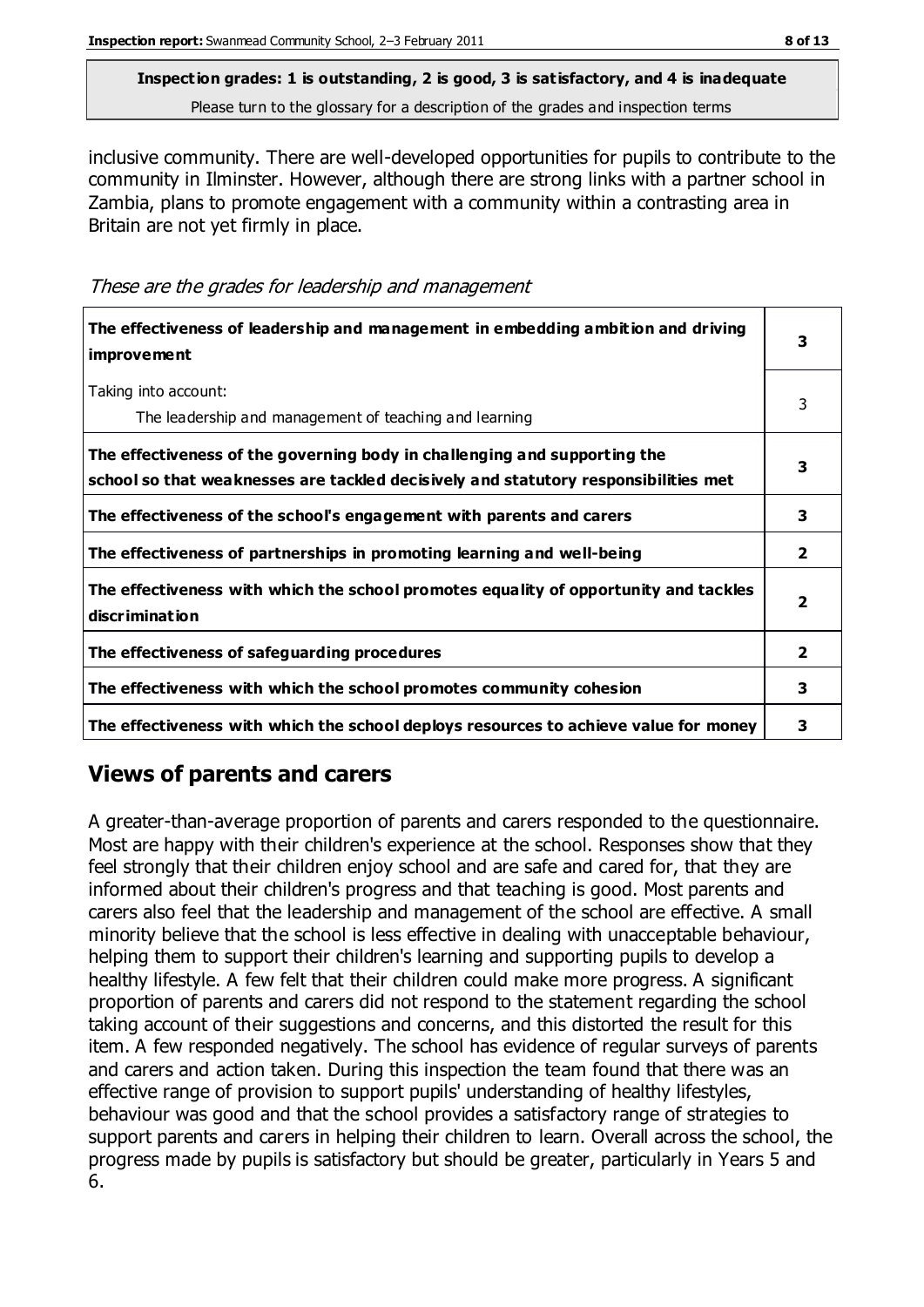#### **Responses from parents and carers to Ofsted's questionnaire**

Ofsted invited all the registered parents and carers of pupils registered at Swanmead Community School to complete a questionnaire about their views of the school.

In the questionnaire, parents and carers were asked to record how strongly they agreed with 13 statements about the school.

The inspection team received 135 completed questionnaires by the end of the on-site inspection. In total, there are 313 pupils registered at the school.

| <b>Statements</b>                                                                                                                                                                                                                                       | <b>Strongly</b><br>agree |               | Agree        |               | <b>Disagree</b> |               | <b>Strongly</b><br>disagree |                |
|---------------------------------------------------------------------------------------------------------------------------------------------------------------------------------------------------------------------------------------------------------|--------------------------|---------------|--------------|---------------|-----------------|---------------|-----------------------------|----------------|
|                                                                                                                                                                                                                                                         | <b>Total</b>             | $\frac{1}{2}$ | <b>Total</b> | $\frac{1}{2}$ | <b>Total</b>    | $\frac{1}{2}$ | <b>Total</b>                | $\frac{1}{2}$  |
| My child enjoys school                                                                                                                                                                                                                                  | 36                       | 31            | 64           | 55            | 15              | 13            | $\mathbf{1}$                | $\mathbf{1}$   |
| The school keeps my child<br>safe                                                                                                                                                                                                                       | 30                       | 26            | 72           | 62            | $\overline{7}$  | 6             | 5                           | $\overline{4}$ |
| My school informs me about<br>my child's progress                                                                                                                                                                                                       | 31                       | 27            | 62           | 53            | 19              | 16            | 4                           | 3              |
| My child is making enough<br>progress at this school                                                                                                                                                                                                    | 32                       | 28            | 61           | 53            | 18              | 16            | 4                           | 3              |
| The teaching is good at this<br>school                                                                                                                                                                                                                  | 27                       | 23            | 71           | 61            | 12              | 10            | 4                           | 3              |
| The school helps me to<br>support my child's learning                                                                                                                                                                                                   | 18                       | 16            | 68           | 59            | 21              | 18            | 4                           | 3              |
| The school helps my child to<br>have a healthy lifestyle                                                                                                                                                                                                | 19                       | 16            | 66           | 57            | 19              | 16            | 5                           | 4              |
| The school makes sure that<br>my child is well prepared for<br>the future (for example<br>changing year group,<br>changing school, and for<br>children who are finishing<br>school, entering further or<br>higher education, or entering<br>employment) | 24                       | 21            | 71           | 61            | 9               | 8             | $\mathbf{1}$                | $\mathbf{1}$   |
| The school meets my child's<br>particular needs                                                                                                                                                                                                         | 25                       | 22            | 68           | 59            | 14              | 12            | 2                           | $\overline{2}$ |
| The school deals effectively<br>with unacceptable behaviour                                                                                                                                                                                             | 20                       | 17            | 63           | 54            | 19              | 16            | 8                           | $\overline{7}$ |
| The school takes account of<br>my suggestions and concerns                                                                                                                                                                                              | 20                       | 17            | 57           | 49            | 21              | 18            | 1                           | 1              |
| The school is led and<br>managed effectively                                                                                                                                                                                                            | 25                       | 22            | 68           | 59            | 12              | $10\,$        | 4                           | 3              |
| Overall, I am happy with my<br>child's experience at this<br>school                                                                                                                                                                                     | 35                       | 30            | 57           | 49            | 15              | 13            | 7                           | 6              |

The table above summarises the responses that parents and carers made to each statement. The percentages indicate the proportion of parents and carers giving that response out of the total number of completed questionnaires. Where one or more parents and carers chose not to answer a particular question, the percentages will not add up to 100%.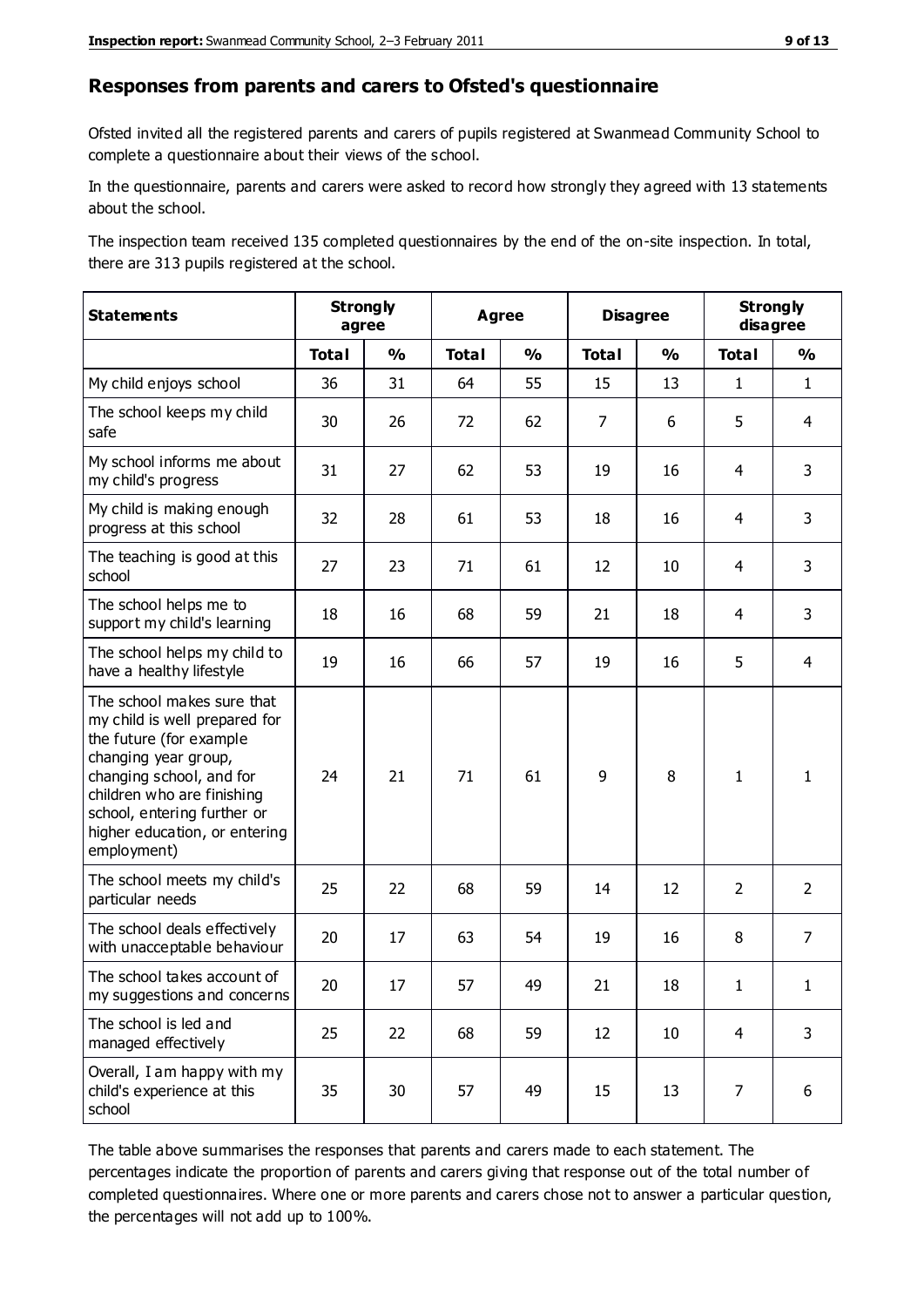# **Glossary**

| Grade   | <b>Judgement</b> | <b>Description</b>                                                                                                                                                                                                            |
|---------|------------------|-------------------------------------------------------------------------------------------------------------------------------------------------------------------------------------------------------------------------------|
| Grade 1 | Outstanding      | These features are highly effective. An outstanding school<br>provides exceptionally well for all its pupils' needs.                                                                                                          |
| Grade 2 | Good             | These are very positive features of a school. A school that<br>is good is serving its pupils well.                                                                                                                            |
| Grade 3 | Satisfactory     | These features are of reasonable quality. A satisfactory<br>school is providing adequately for its pupils.                                                                                                                    |
| Grade 4 | Inadequate       | These features are not of an acceptable standard. An<br>inadequate school needs to make significant improvement<br>in order to meet the needs of its pupils. Ofsted inspectors<br>will make further visits until it improves. |

#### **What inspection judgements mean**

#### **Overall effectiveness of schools**

|                       | Overall effectiveness judgement (percentage of schools) |    |                     |                   |
|-----------------------|---------------------------------------------------------|----|---------------------|-------------------|
| <b>Type of school</b> | Good<br><b>Outstanding</b>                              |    | <b>Satisfactory</b> | <b>Inadequate</b> |
| Nursery schools       | 59                                                      | 35 | 3                   | 3                 |
| Primary schools       | 9                                                       | 44 | 39                  | 7                 |
| Secondary schools     | 13                                                      | 36 | 41                  | 11                |
| Sixth forms           | 15                                                      | 39 | 43                  | 3                 |
| Special schools       | 35                                                      | 43 | 17                  | 5                 |
| Pupil referral units  | 21                                                      | 42 | 29                  | 9                 |
| All schools           | 13                                                      | 43 | 37                  | 8                 |

New school inspection arrangements were introduced on 1 September 2009. This means that inspectors now make some additional judgements that were not made previously.

The data in the table above are for the period 1 September 2009 to 31 August 2010 and are consistent with the latest published official statistics about maintained school inspection outcomes (see **[www.ofsted.gov.uk](http://www.ofsted.gov.uk/)**).

The sample of schools inspected during 2009/10 was not representative of all schools nationally, as weaker schools are inspected more frequently than good or outstanding schools.

Percentages are rounded and do not always add exactly to 100.

Sixth form figures reflect the judgements made for the overall effectiveness of the sixth form in secondary schools, special schools and pupil referral units.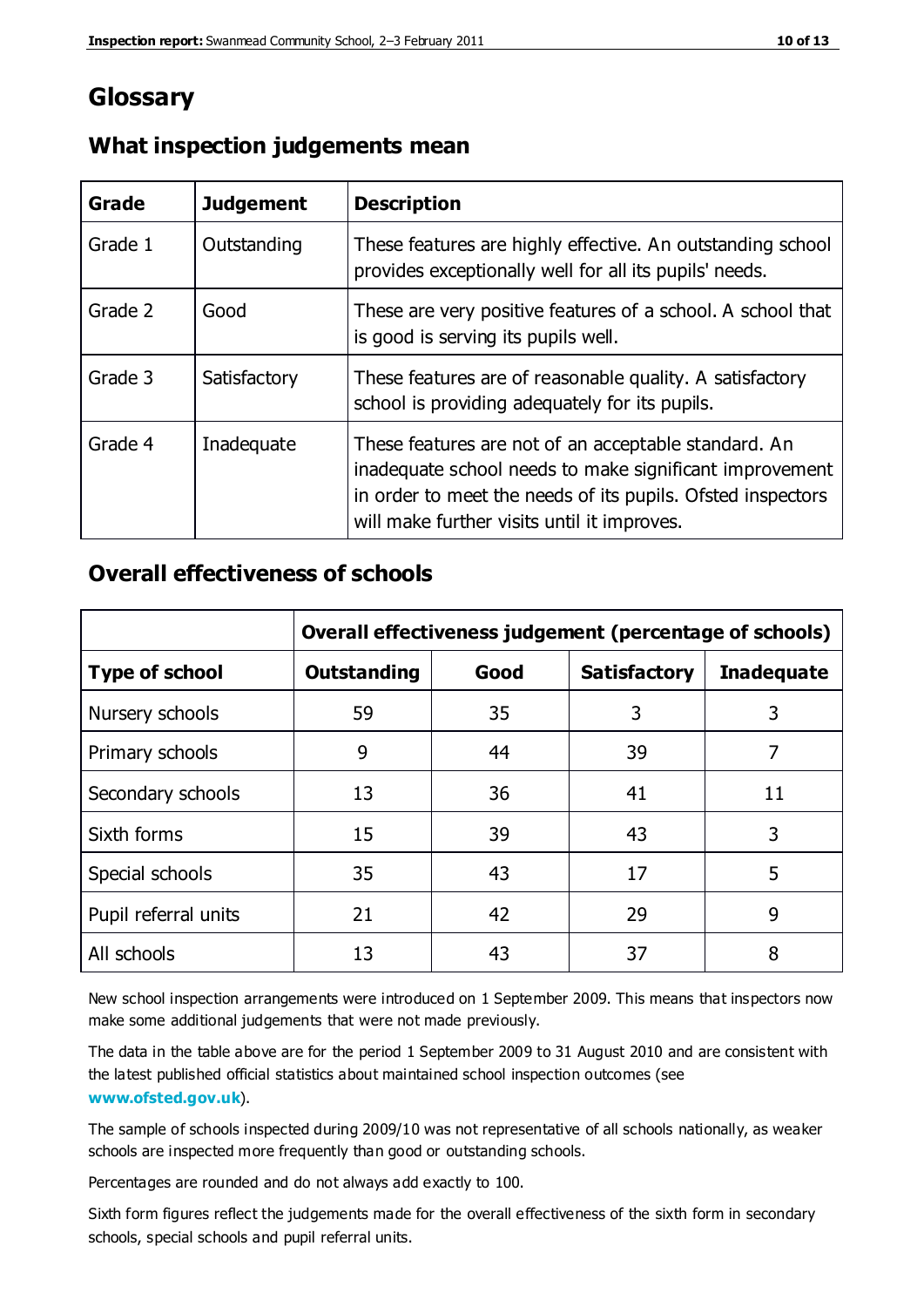# **Common terminology used by inspectors**

| Achievement:                  | the progress and success of a pupil in their learning,<br>development or training.                                                                                                                                                           |  |  |
|-------------------------------|----------------------------------------------------------------------------------------------------------------------------------------------------------------------------------------------------------------------------------------------|--|--|
| Attainment:                   | the standard of the pupils' work shown by test and<br>examination results and in lessons.                                                                                                                                                    |  |  |
| Capacity to improve:          | the proven ability of the school to continue<br>improving. Inspectors base this judgement on what<br>the school has accomplished so far and on the quality<br>of its systems to maintain improvement.                                        |  |  |
| Leadership and management:    | the contribution of all the staff with responsibilities,<br>not just the headteacher, to identifying priorities,<br>directing and motivating staff and running the school.                                                                   |  |  |
| Learning:                     | how well pupils acquire knowledge, develop their<br>understanding, learn and practise skills and are<br>developing their competence as learners.                                                                                             |  |  |
| <b>Overall effectiveness:</b> | inspectors form a judgement on a school's overall<br>effectiveness based on the findings from their<br>inspection of the school. The following judgements,<br>in particular, influence what the over all effectiveness<br>judgement will be. |  |  |
|                               | The school's capacity for sustained<br>improvement.                                                                                                                                                                                          |  |  |
|                               | Outcomes for individuals and groups of pupils.                                                                                                                                                                                               |  |  |
|                               | The quality of teaching.                                                                                                                                                                                                                     |  |  |
|                               | The extent to which the curriculum meets<br>pupils' needs, including, where relevant,<br>through partnerships.                                                                                                                               |  |  |
|                               | The effectiveness of care, guidance and<br>support.                                                                                                                                                                                          |  |  |
| Progress:                     | the rate at which pupils are learning in lessons and<br>over longer periods of time. It is often measured by<br>comparing the pupils' attainment at the end of a key                                                                         |  |  |

stage with their attainment when they started.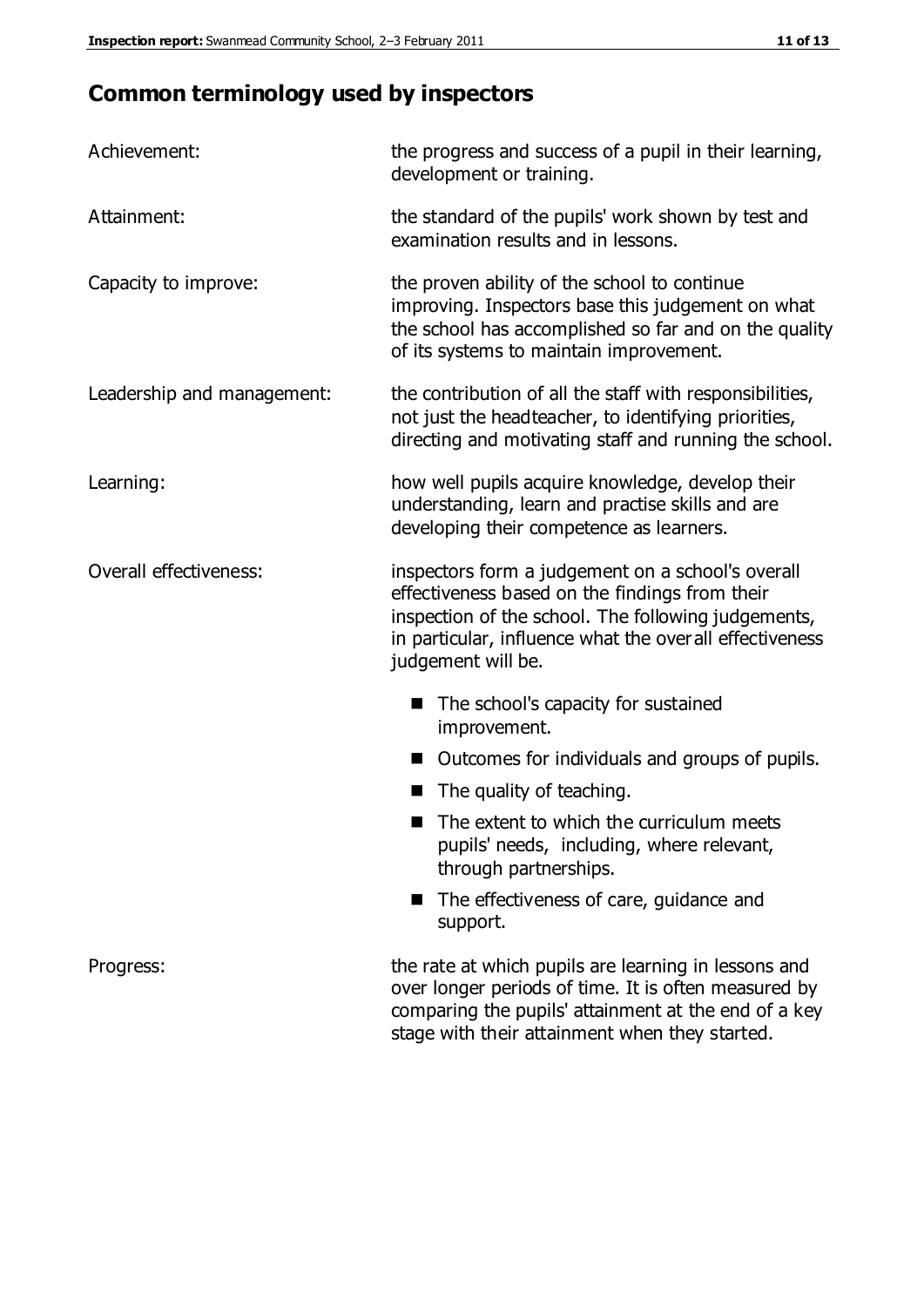#### **This letter is provided for the school, parents and carers to share with their children. It describes Ofsted's main findings from the inspection of their school.**

4 February 2011

#### Dear Pupils

#### **Inspection of Swanmead Community School, Ilminster TA19 0BL**

Thank you for making the inspection team so welcome when we inspected your school recently. Special thanks go to the pupils who spoke to us and to those of you who completed the questionnaire; we found this very useful. We enjoyed talking to you and found what you had to say very informative and relevant. This letter is to tell you about our findings.

Swanmead Community School provides a satisfactory standard of education. We were impressed by your good behaviour and the quality of your relationships with adults and other pupils. Your attainment at the end of Year 8 is broadly average; the progress you make is also satisfactory, but could be greater, particularly in English and mathematics in Years 5 and 6. You are cared for and supported well and you told inspectors that you appreciate this. Teaching is satisfactory overall, with some that is good and some that is excellent. Your teachers provide you with a curriculum that meets your interests and needs and you told us that you enjoy particularly the range of clubs and activities offered out of school time.

The acting headteacher, senior staff and the governing body provide clear leadership. They recognise that there are always areas for improvement, and we have asked them to:

- $\blacksquare$  increase the progress that you make in your learning, particularly in English and mathematics
- $\blacksquare$  improve all teaching to match that of the best at the school
- complete the review of the way that the younger pupils are taught in order to provide you with the most effective teaching and learning so you can achieve your best.

You also have an important part to play by continuing to work hard, making the most of the range of opportunities you have at school and continuing your high level of attendance. We are sure that you will and wish you well for the future.

Yours sincerely

Robert Pyner

Her Majesty's Inspector (on behalf of the inspection team)